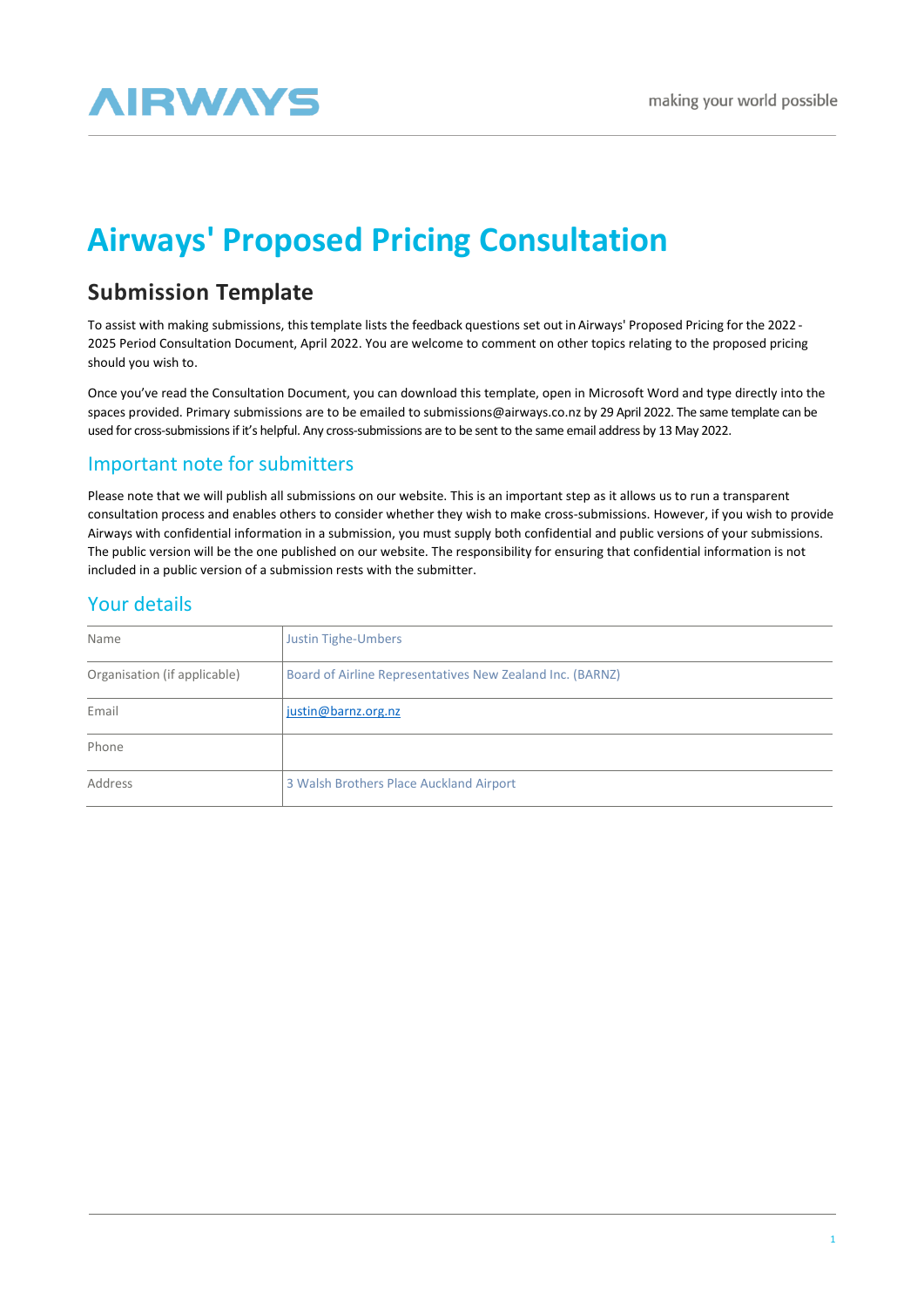

## Consultation feedback questions

### Section: Operating Costs

Q1: Do you agree that Airways' forecast of base operating costs is appropriate in light of the objective of maintaining safe and efficient services?

#### Feedback:

It is difficult to provide a view on operating costs without:

- The FTE numbers behind the labour costs identified though the period (to understand how they drive cost)
- Breakdown of ATC FTE versus other staff
- What outcome was assumed on the collective agreement behind these numbers (i.e. percentage increase p.a. assumed)

This would provide transparency into how planned FTE levels change in relation to forecast traffic growth, and forecast FTE reductions associated with capex investments such as the Auckland and Christchurch tower handover / redundancy and digital technologies. It is not clear how the mixture of headcount changes and salary increases are driving the YOY percentage increases in Figure 5.

Some additional comments:

- We note the additional cost driven by duplicated premises and ask that these be minimised as much as possible.
- We support the maintenance catch up (following deferral due to Covid) and associated benefit to safety and efficiency

Q2: Recognising that the inflation inputs will be updated with current information at the time of setting final prices, do you agree with Airways' inflationary inputs?

#### Feedback:

- Can you please explain the methodology for calculating labour costs is in relation for the collective agreement? For example does the collective agreement state that the LCI is applied annually for each of the pricing years? Or is this already built-into the annual increases already agreed?
- The LCI costs are in Figure 13 (NZIER LCI forecast (Sep 21), was there any reason these weren't used for Figure 6 inflation assumptions?
- BARNZ agrees with the approach to refresh the inflation rates at the time of setting the final prices, and agree that PPI and LCI are appropriate indexes.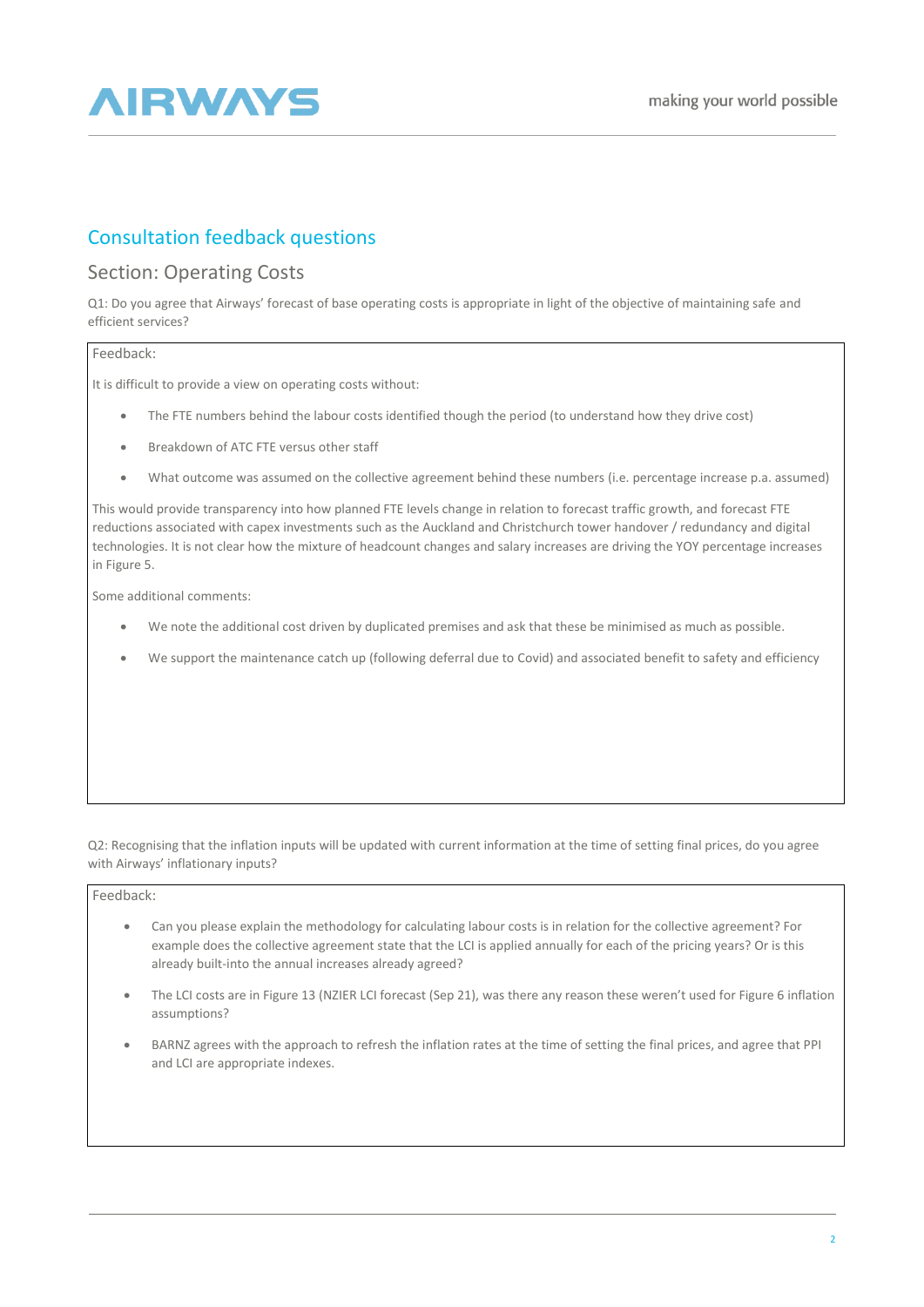## **AIRWAYS**

Q3: Recognising that the capital charge inputs will be updated with current information at the time of setting final prices, do you agree with the inputs into Airways' capital charge calculation?

#### Feedback:

BARNZ supports the feedback provided by IATA on WACC.

- We support Airways using the WACC calculation used by the Commerce Commission.
- We ask that there is consistent application of parameters aligned to airports as the most appropriate comparator for air navigation services (ANS).
- There is no justification offered for why ANS provision is considered riskier than airports we consider the 50<sup>th</sup> percentile more appropriate than 67th as airports are a more relevant comparator than electricity or gas. We note the risk is already appropriately accounted for in the asset beta parameter.
- We ask that the market risk premium remains at 7% until confirmed from the Commerce Commission IM process
- Leverage should be consistent with the Commerce Commission decision on airports (19%), which is much more efficient gearing than the 57% proposed in the pricing document, which unnecessarily drives up the cost of capital.
- We would like to see WACC recalculated on the basis of the above feedback, and with updated parameters at the time of pricing reset, and how it alters the current proposed rate of 7.01%.

## Section: Proposed capital plan

Q4: Do you agree that Airways' investment programme is appropriate to enhance safety and system resilience, while transitioning to digital services over time?

#### Feedback:

- BARNZ supports the strategic objectives in the pricing proposal document (noting we believe drone detection and management should be government funded)
- We support the focus of the investment programme on enhancing safety and system resilience, and request that costsavings or other efficiencies are equally focussed on for the benefits delivered. Airlines want to see how invested capital will deliver cost saving and efficiencies benefits as well as enhanced services. To ensure targeted investments are delivered over time BARNZ suggests a benefits realisation framework approach where investments delivered to customers are measured against the benefits outlined in the original business case (e.g. such as forecast cost reductions associated with these investments).
- **WIP approach to asset register.** BARNZ supports the alignment of the treatment of assets to the Commerce Commission approach, where airlines do not pay for assets until they are usable. We thank Airways for adopting this approach and the associated savings (as outlined).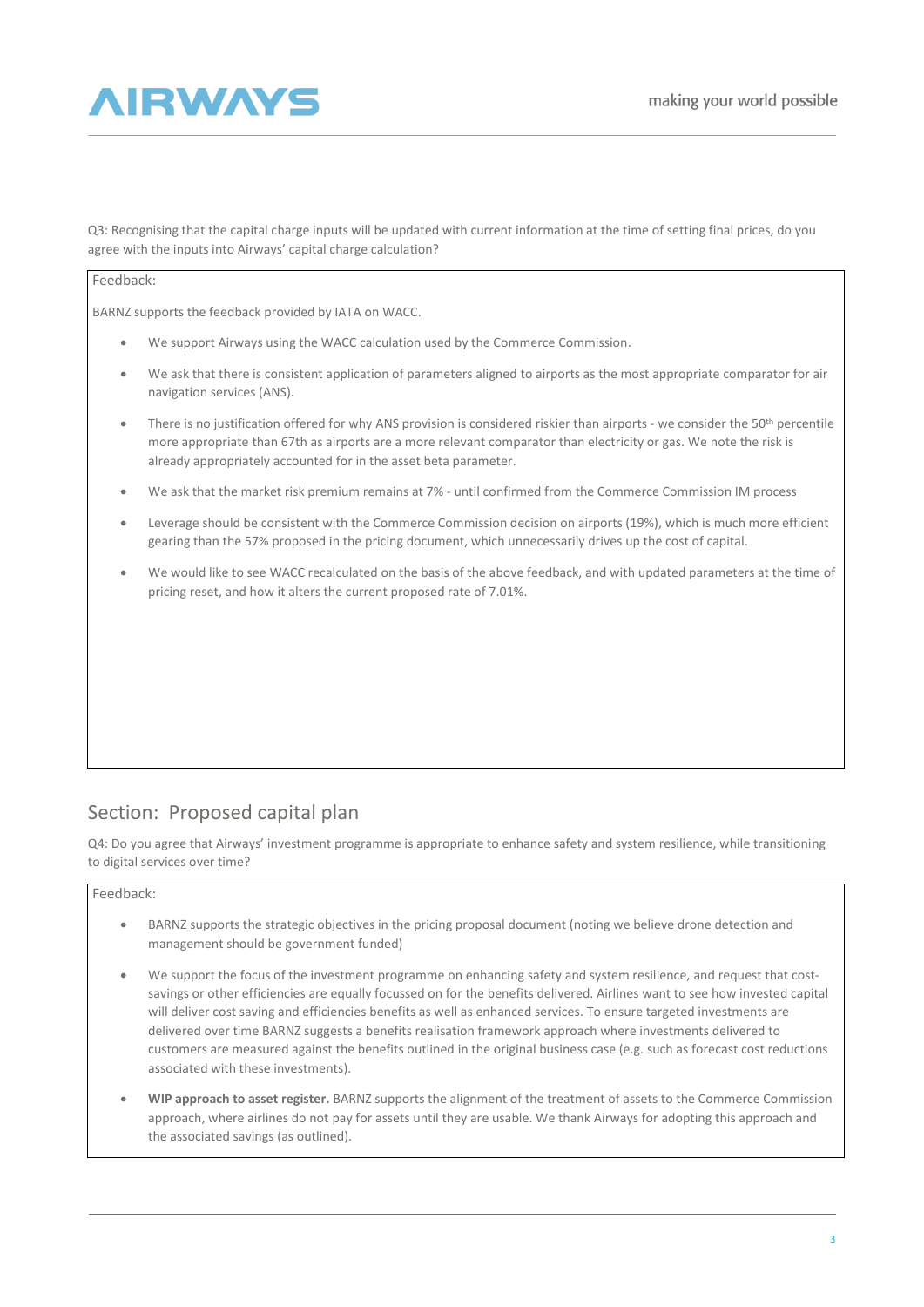

- It would be useful to have an example set out of how an asset being completed is built into the annual price increase via the asset base (such as the Auckland Tower replacement \$27m).
- **Auckland Tower Replacement.** It is unclear how the \$27m estimate was arrived at without finalising which option will be adopted (e.g. extend life / new build / replace with digital towers). Given none of these options are expected to be delivered within the three-year pricing period, can Airways confirm that the \$27m is not part of the required revenue recovery for the period (i.e. built into pricing for this period)? Airlines support deferral of the Auckland Tower Replacement this pricing period as passenger demand levels recover. Airlines would also like to understand the costbenefit profile of the selected tower replacement option (for example will digital tower technology provide overall FTE efficiencies). BARNZ requests that a consultation session on Auckland Tower Replacement and Digital Towers be arranged between Airways and Airlines.
- **Regional Tower services.** BARNZ supports the Airways approach to utilise digital technology at regional towers to enable a more flexible and efficient service delivery model.
- **Primary and Secondary Radar replacement.** BARNZ agrees with the IATA position on Primary Surveillance Radar (PSR) and that the state should fund any new PSR investments as they are the prime beneficiary of airspace surveillance. ADS-B and SSR have superseded PSR and provide the necessary technology and redundancy for air navigation services. If the state wants PSR then this would be an excellent candidate of a service that could be funded by re-investing the commercial returns made by Airways (rather than delivering a return to the Crown as an SOE).
- **DVORs/DME's –** Airlines do not support the implementation of new ground based navigational aids, they see this as unnecessary duplication of GNSS services without providing significant redundancy benefits. Consequently we see these nav aids as more appropriately funded by government rather than commercial airlines**.**
- **Drone Management.** While the need to safely manage drones within airspace, BARNZ does not agree that these costs should be borne by commercial airlines. \$6.3m spend for airlines is material, and these charges should sit with the drivers of these costs – the UAV user community. Or
- **National operations capex investment.** Over a quarter of the proposed capex spend is contained in here, but more information is needed to understand the benefits of the projects delivered in the proposed \$51m investment. Also more information to understand the timing of when they will be included in the asset base is needed.

## Section: Assumed industry recovery

Q5: Do you consider the position taken for domestic recovery is reasonable? Are there other material factors that should be taken into account that may influence the domestic volume forecast?

#### Feedback:

BARNZ considers that the domestic forecast growth will not naturally flatline as indicated by Airways. International trends are showing that domestic services are already exceeding 2019 levels in some cases.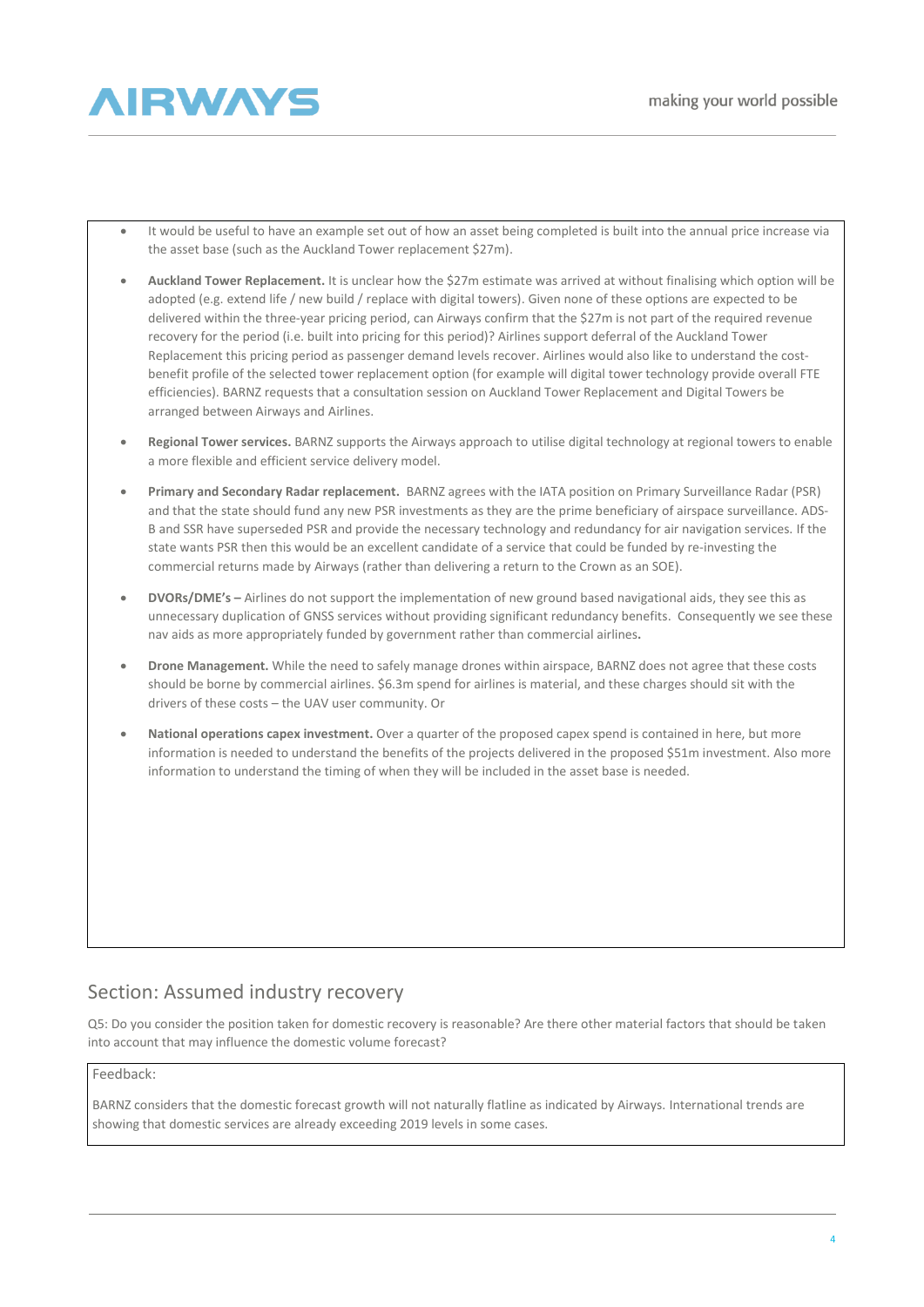

BARNZ supports IATA's proposal to for Airways to review the forecast in 6 months in relation to actuals, and known changes to the overall operating environment. This approach combined with the +/- 2% risk share model will mitigate the risk of significant over or under forecasting pricing impacts.

Q6: Do you consider the position taken for Trans-Tasman recovery is reasonable? Are there other material factors that should be taken into account that may influence the Trans-Tasman volume forecast?

Feedback:

BARNZ agrees with the stated trans-Tasman forecast volumes and support a review in 6 months-time.

Q7: Do you consider the position taken for other international recovery is reasonable? Are there other material factors that should be taken into account that may influence the other international volume forecast?

Feedback:

BARNZ agrees with the stated international forecast volumes, we note they may be a little conservative but this will be clearer with a review in 6 months-time.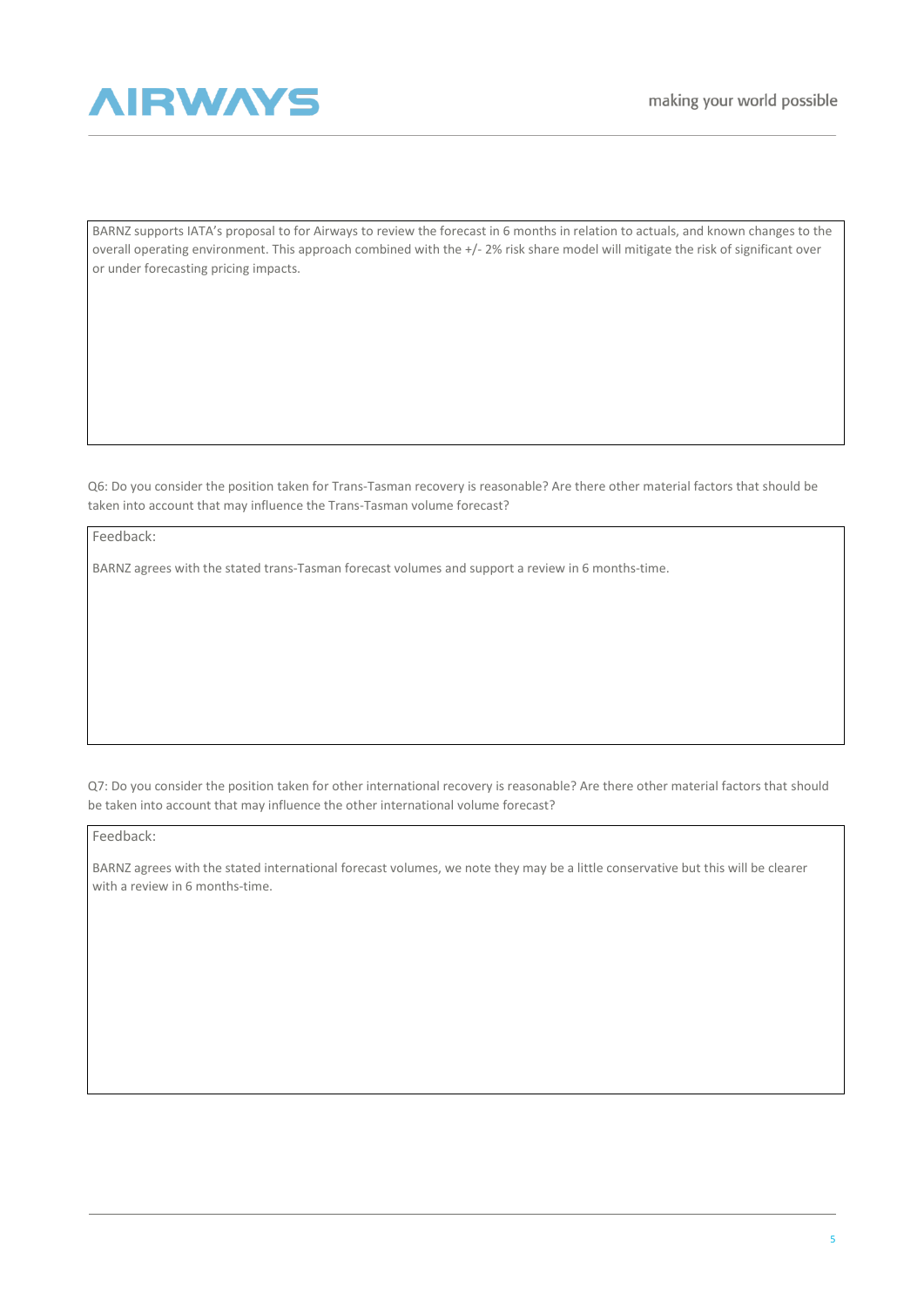

## Section: Proposed prices for FY23-FY25

Q8: Do you agree that Airways' proposed increase is necessary and appropriate to maintain safe and efficient services at lower volume levels?

#### Feedback:

#### **Relationship between opex costs, forecast demand, capex costs, required revenue and pricing**

- BARNZ supports the Airways move to not recover all required costs via revenue, but to provide \$45.3m via debt facilities and equity. This will assist airlines to recover demand as they rebuild from the very low flight volumes experienced in 2021-22.
- Further information is sought to understand how the relationship between costs, forecast demand, the asset base required revenue results in the proposed price increases.
- For example, are the opex costs and asset base recoveries contained on a year-by-year basis, with prices derived from the required revenue spread over forecast demand? Or is this process managed over the full three-year pricing period?
- Rather than the initial 8% price increase for airlines, which comes at a time where they are working hard to rebuild back demand, can prices be smoothed out over the three-year period?
- Ultimately a building blocks model is the best way to provide this clarity, and BARNZ agrees with Qantas Group's call to take the time to undertake BBM modelling to inform pricing for a 1<sup>st</sup> January 2023 implementation. This approach would provide airlines with the improved confidence sought for pricing.

#### **Overall operational environment**

- BARNZ is concerned that the Airways cost increases, when combined with airport, border agency, wage inflation and fuel increases at a time of recovering demand, will further dampen overall recovery of the sector.
- New Zealand is more exposed and vulnerable to airline cost-sensitivity than other markets. We have a greater proportion of long-haul routes than almost any other destination, and a relatively small population catchment area. This makes our routes more vulnerable to fuel prices and other cost increases eroding airline margins.
- After two years of losses, airlines need to pay off record debts and rebuild balance sheets. They consequently have a laser like focus on route returns. The danger for Airways is cost increases combined with all the others outlined could dampen demand recovery, and lead to less overall ANS revenue than would have been achieved with support.
- BARNZ acknowledges the government support provided to Airways to cover revenue shortfalls during the COVID-19 pandemic, and thanks Airways for their role in advocating for this.
- Continued government support of Airways for a further 12-months would allow airline demand to rebuild faster and reduce the risk of airlines relocating aircraft to more profitable northern hemisphere routes.
- The airlines are now in a vulnerable "revive" phase, where recovery is extra-sensitive to price increases as load factors rebuild.
- We believe it is appropriate for Airways to continue to advocate to government for this support to be extended for another 12 months to avoid this risk.
- The benefit to New Zealand is clear each daily wide-body flight was worth \$600m to the New Zealand economy. The faster we can attract back airline schedule growth the faster total costs can be recovered, and the faster this economic contribution can be re-built.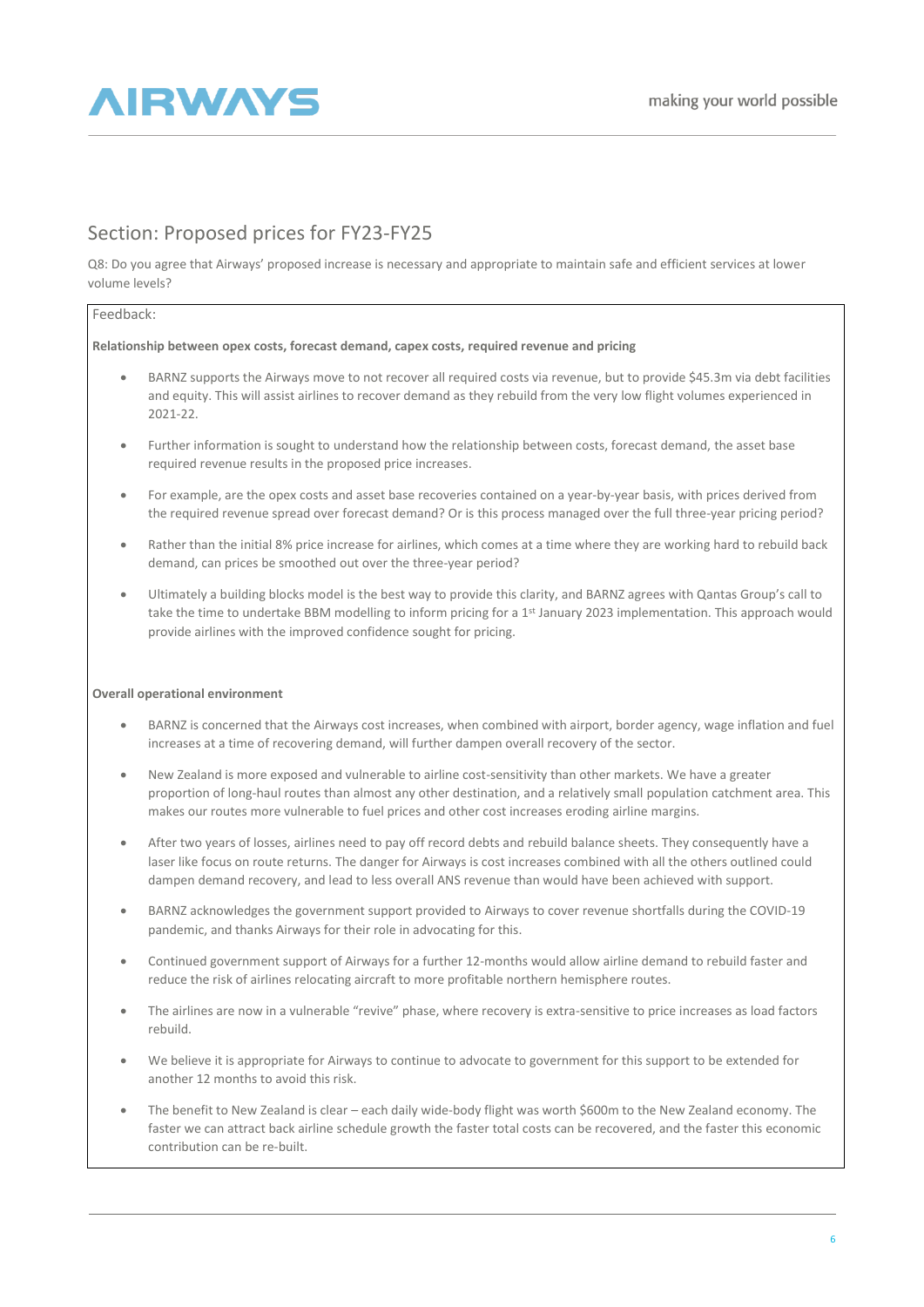

#### **Cross-subsidisation**

BARNZ has received a copy of the PWC Pricing Assurance Report, and welcomes the review to confirm that no cross-subsidisation between domestic and international pricing occurs.

Q9: Recognising that the inflation inputs will be updated with current information at the time of setting final prices, do you agree with the inflationary inputs used to uplift GA prices?

Feedback:

BARNZ has no comment on GA pricing.

Q10: Do you agree with the proposed changes to Milford prices?

Feedback:

BARNZ has no comment on Milford pricing.

## Section: Scorecard

Q11: Would you find it useful to receive the Scorecard metrics in Appendix 3?

Feedback:

BARNZ supports the draft scorecard outlined as a good start towards providing improved service performance metrics. The initial parameters focussed on are appropriate. We will be happy to provide feedback on further iterations of the scorecard as more data becomes available.